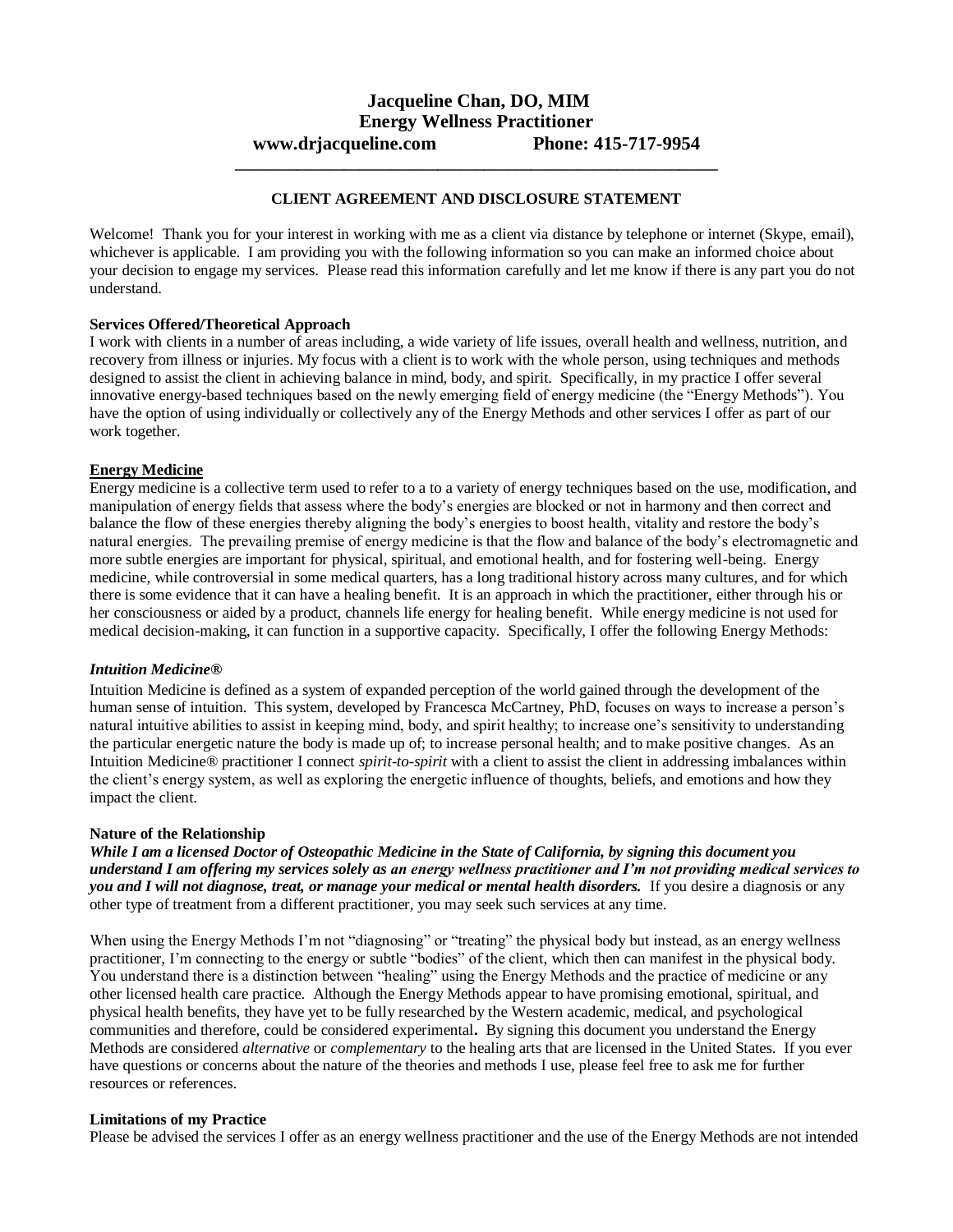to be a substitute for the diagnosis and/or treatment of medical conditions or psychological disorders and they do not replace the services of health care professionals. You agree and understand it is your responsibility to consult with your health care provider for any specific health care problems. Further, you understand I may suggest you contact your professional health care provider if I believe it's advisable. In addition, you understand that any information shared during our sessions is not to be considered a recommendation that you stop seeing any of your health care professionals or using prescribed medication, if any, without consulting with your health care professional, even if after working together it appears and indicates that such medication or treatment is unnecessary.

#### **Outcome Expectations/Risk & Benefits**

Please note that it is impossible to guarantee any specific results and we don't know how you will personally respond to the Energy Methods. However, we will work together to achieve the best possible results for you. Participation in a wellness program can result in a number of benefits to you, including improvement in overall health and well-being, and resolution of the specific concerns that led you to seek help. Most clients report pleasant experiences with using the Energy Methods and they are generally considered gentle and non-invasive. However, it is possible in our sessions together or on your own between sessions to experience some physical discomfort or emotional distress which could be perceived as negative side effects. Occasionally, some people have experienced dizziness, nausea, or anxiety as occasional side-effects from energy work. If any method or process is uncomfortable or does lead to distress or discomfort, please tell me at once. If appropriate, I can help refer you to a professional health care provider for further assistance.

## **Confidentiality**

I will keep our work together confidential except as provided by law. I cannot and will not tell anyone else what you have told me, or even that you are using my services without your prior written permission. You may direct me to share information with whomever you choose and you can change your mind and revoke that permission at any time.

## **Education and Training**

Master Certificate Intuition Medicine from the Academy of Intuition Medicine

Certification Bioresonance Analysis of Analysis of Health & ACMOS granted by Innovative Medicine

## **ACKNOWLEDGMENT & CONSENT TO RECEIVE SERVICES**

By signing this document you agree that I have disclosed to you sufficient information to enable you to decide to undergo or forgo using the services I offer. You have considered all of the above information and have obtained whatever information or professional advice you deem necessary to make an informed decision. *By signing this document you understand I am offering my services solely as an energy wellness practitioner and I'm not providing medical services to you and I will not diagnose, treat, or manage your medical or mental health disorders.* You understand that it is your responsibility to maintain a relationship with a health care professional. You represent your consent to the nature of our sessions is given voluntarily, without coercion, and may be withdrawn at any time in the future. Further you represent that you are competent and able to understand the nature and consequences of the proposed sessions and agree to be personally responsible for the fees related thereto. You understand the Energy Methods are relatively new healing approaches and the extent of their effectiveness, as well as their risks and benefits are not fully known. Therefore, you agree to assume and accept full responsibility for any and all risks associated with using the Energy Methods to the fullest extent allowed by law. You acknowledge that you have received a copy of my **Office Policies & Procedures** which is attached hereto and incorporated herein by reference.

By signing in the space provided below, you knowingly, voluntarily, and intelligently assume these risks and agree to release, indemnify, hold harmless and defend Energy Wellness, a division of Jacqueline S. Chan, A Medical Corporation, its board of directors, officers, employees, representatives, independent contractors, and consultants from and against any and all claims of whatsoever kind or nature, which you, or your representatives, may have for any loss, damage, or injury arising out of or in connection with your sessions

# **OFFICE POLICIES AND PROCEDURES – DISTANCE SESSIONS**

**Signal, What's App or Zoom for Distance Sessions -** I have SKYPE and a webcam. If you have the same, we can do a session via the internet so we can see each other on our computer screens. I cannot protect confidentiality 100% using the telephone. Signal is confidential and considered encrypted. A Skype to phone session or What's App or Zoom is not encrypted and could be viewed by others.

**Fee for Distance Session** \$110 for 30-minute session \$225 for 60-minute session